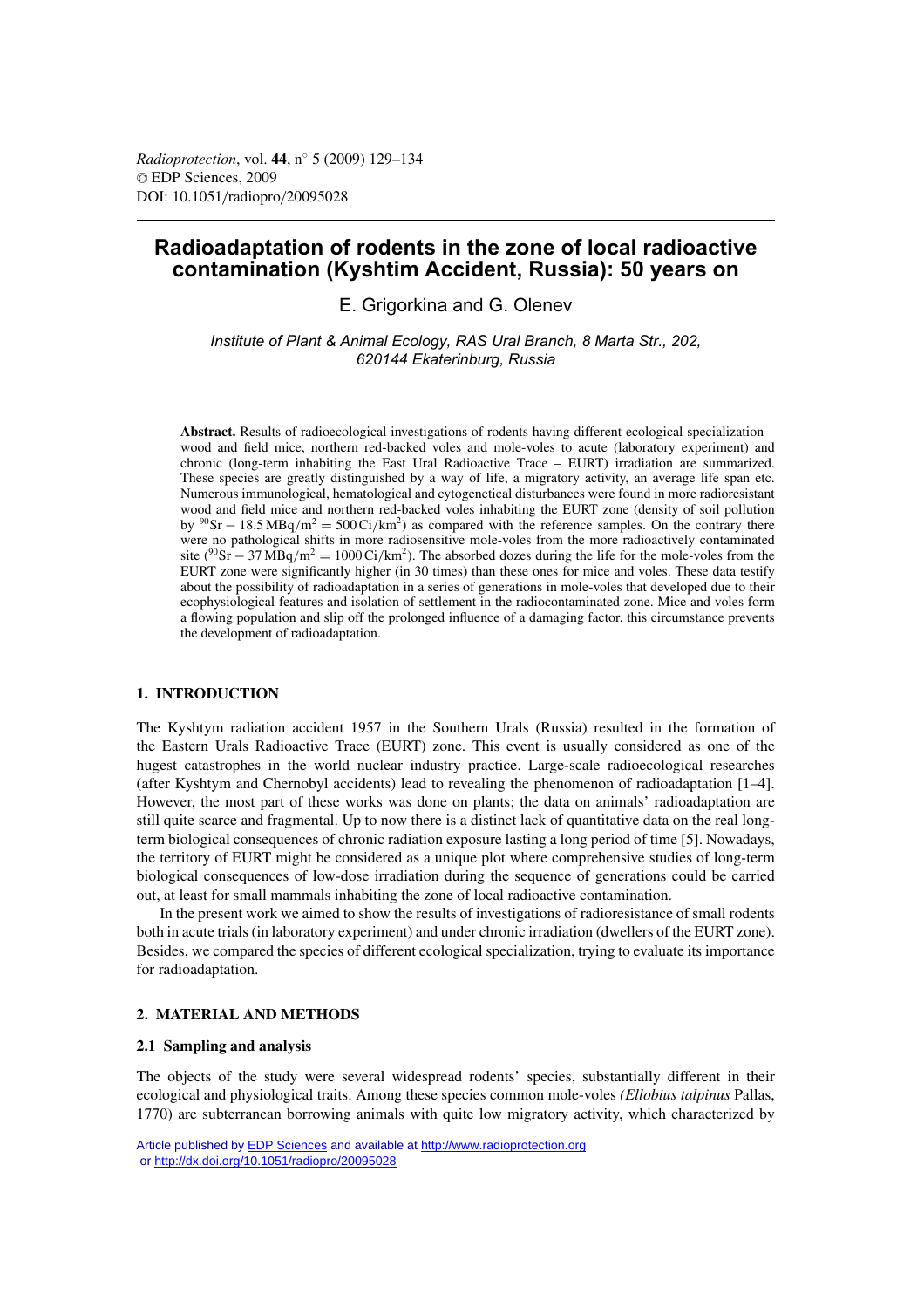#### 130 RADIOPROTECTION

winter hibernation caused by both low ambient temperatures and lack of food. Mean life span of these rodents is up to 6 years. Wood mice *(Apodemus (Sylvaemus) uralensis* Pallas, 1811), field mice (*Apodemus agrarius* Pallas, 1771) and northern red-backed voles (*Clethrionomys rutilus* Pallas, 1779) are terrestrial rodents with high migratory activity, which is exhibited all the year round; their life span ranges from 3–4 months to 1.5 years in dependence of the type of ontogeny [6], which represented in figure 1. The studied specimens were captured at the plots with different densities by  $90$ Sr soil contamination: for mole-voles  $-37 \text{MBq/m}^2 = 1000 \text{ Ci/km}^2$ , but for mice and northern red-backed voles – 18.5 MBq/m<sup>2</sup> = 500 Ci/km<sup>2</sup>.

Radioresistance and biological effects of chronic irradiation (e.g. haematological and immunological indices and frequencies of micronuclei occurrence in the bone marrow cells) were studied in animals inhabiting both the EURT zone and undisturbed territories of the Urals with global level of the  $90$ Sr pollution [7]. Radioresistance, which was considered as a characteristic determined by a species genotype [8], was assessed experimentally after acute irradiation  $(^{137}Cs)$  of animals by different doses, dose rate  $-1.24$  cGy/sec.

#### **2.2 Two types of mouse-like rodents' ontogeny (fig. 1)**

This work was conducted on the base of functional approach [6]. This approach supposes to divide natural population of mice and voles into groups of individuals with the same functional status, i.e. with the uniform patterns of growth and/or maturation rate as well as whether they participate in reproduction.



**Figure 1.** Scheme of two alternative pathways of mouse-like rodents' ontogenetic development [6].

*Mature young of the year* (the first type of ontogeny) are individuals that continue their growth and development (body mass  $-25$  g), take part in reproduction, characterized by both high metabolic processes and rapid aging. Their function is increase in population numbers.

*Immature young of the year* (the second type of ontogeny, the first phase) are more resistant part of population. These individuals have body mass  $16-18$  g, growth is suspended, do not mature, characterized by both low metabolism and aging (two times). Their function is to preserve the corresponding part of the population (a state of "preserved youth") until the next spring with the smallest possible losses and, in the status of *overwintered adults*(the second type of ontogeny, the second phase), to begin the cycle of population renewal.

In our previous works we have shown [9] that individuals of different functional status manifest significantly diverse radioresistance by  $LD_{50/30}$ , lethality after the same dose, average lifespan and reaction of the haemopoietic system. Such diversity is based on the differences in metabolic intensity of animals. Thus the functional approach should be use to the practice of radioecological studies, so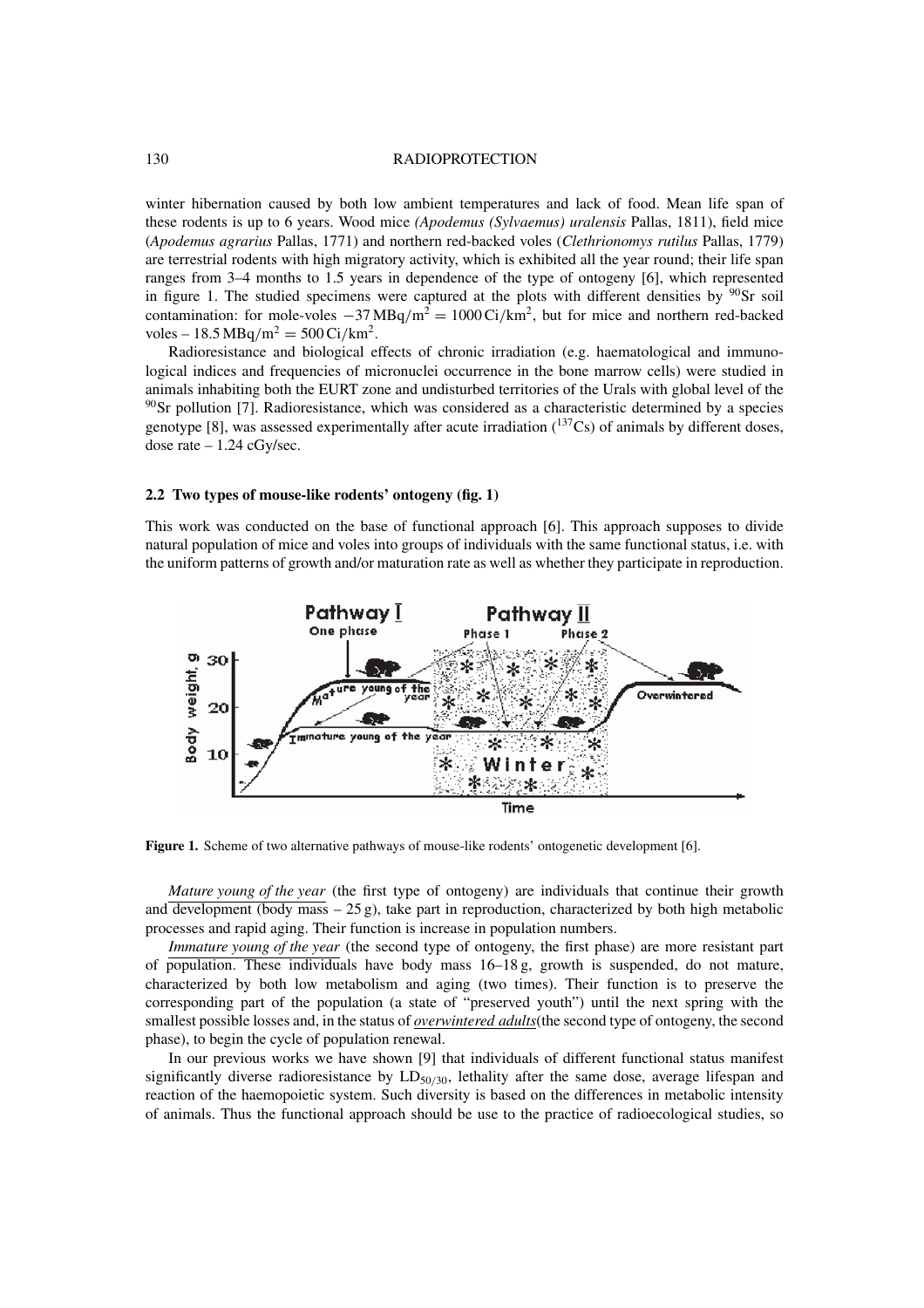#### ECORAD 2008 131

its usage will substantially reduce errors and provide a better methodological basis for estimating the consequences of a wide range of deleterious factors in small rodents (mice and voles).

Among the other microtine rodents *El. talpinus* is peculiar in respect to not only its fossorial life but also specific deme organization of its populations, etc. [10].

### **3. RESULTS AND DISCUSSION**

## **3.1 Radioresistance of rodents**

For quite a representative series of tests of rodents (51 samples from which 25 are original data) we have established that mole-voles were the most radiosensitive specie [11]. Radioresistance of wood mice was 1.4 times higher, whereas field mice and northern red-backed voles were 2–2.5 times more radioresistant than mole-voles (table 1). High sensitivity of *El. talpinus* to the acute irradiation was at great extent linked with their ecological and physiological traits as well as with their habits. Development of preadaptation to the acute irradiation is apparently prevented in mole-voles by their relatively big body mass, inhabiting of borrows with quite constant micro-climatic conditions and the absence of natural insolation. Early we showed [12] that body mass, food habits, and biotopic inhabitance are significantly related to LD50/<sup>30</sup> being those biological factors, which determines radioresistance of small rodents for ca. 40 per cent. It is essential to note that radioresistance in both mice, northern red-backed voles and mole-voles inhabiting the EURT zone were practically very close from that in reference populations.

**Table 1.** Radioresistance of rodents (acute irradiation) and absorbed doses per life and up to reproductive age (chronic irradiation in the EURT zone).

| <b>Species</b> | $LD_{50/30}$ , Gy | Life        | Absorbed dose  | Reproductive age | Absorbed dose in  |
|----------------|-------------------|-------------|----------------|------------------|-------------------|
|                |                   | span,       | for life.      |                  | animals of        |
|                |                   | years       | Rem $[17]$     |                  | reproductive age, |
|                |                   |             |                |                  | Rem [17]          |
| Wood mice      | $7.0 \pm 0.4$     |             |                |                  |                   |
| Field mice     | $10.0 \pm 0.2$    | Up to $1.5$ | $0.07 - 1.5$   | 1.5 months       | 0.36              |
| Northern red-  |                   |             |                |                  |                   |
| backed voles   | $12.8 \pm 0.4$    |             |                |                  |                   |
| Mole-voles     | $5.0 \pm 0.7$     | Up to $6$   | $0.33 - 29.63$ | 2 years          | 11.40             |

#### **3.2 Biological effects and absorbed doses**

#### *3.2.1 Immunohaematological indices of mole-voles*

We revealed [13] that mole-voles from the EURT zone did not display any signs of damage of their most radiosensitive systems (haemapoiesis and immunity) while inhabiting the more radioactively contaminated plot than mice and voles did (table 2). They also did not show any morphological anomalies of blood cells as well as any differences by the frequency of chromosomal aberrations [14]. Some signs of activation of the immune system of animals were recorded: increase of the ratio of small lympholeucocytes, higher values of stimulation indices (percent of phagocyting neutrophyles, phagocytes number and specific activity of peroxidase of the blood) in comparison with a control group. Vaccination of animals showed the absence of differences between mole-voles from the impact and the background plots in titers of antibody to viruses of polyvalent dry vaccine "Trivac". Consequently, the reserved abilities and the functional activity of immune systems in mole-voles from the epicenter of EURT were higher than these in animals from the control site. One might conclude that long-term inhabitance of mole-voles in the epicenter of EURT (ca. 50 generations from the moment of accident) lead to compelled adaptation to the conditions of radiocontaminated biocoenosis.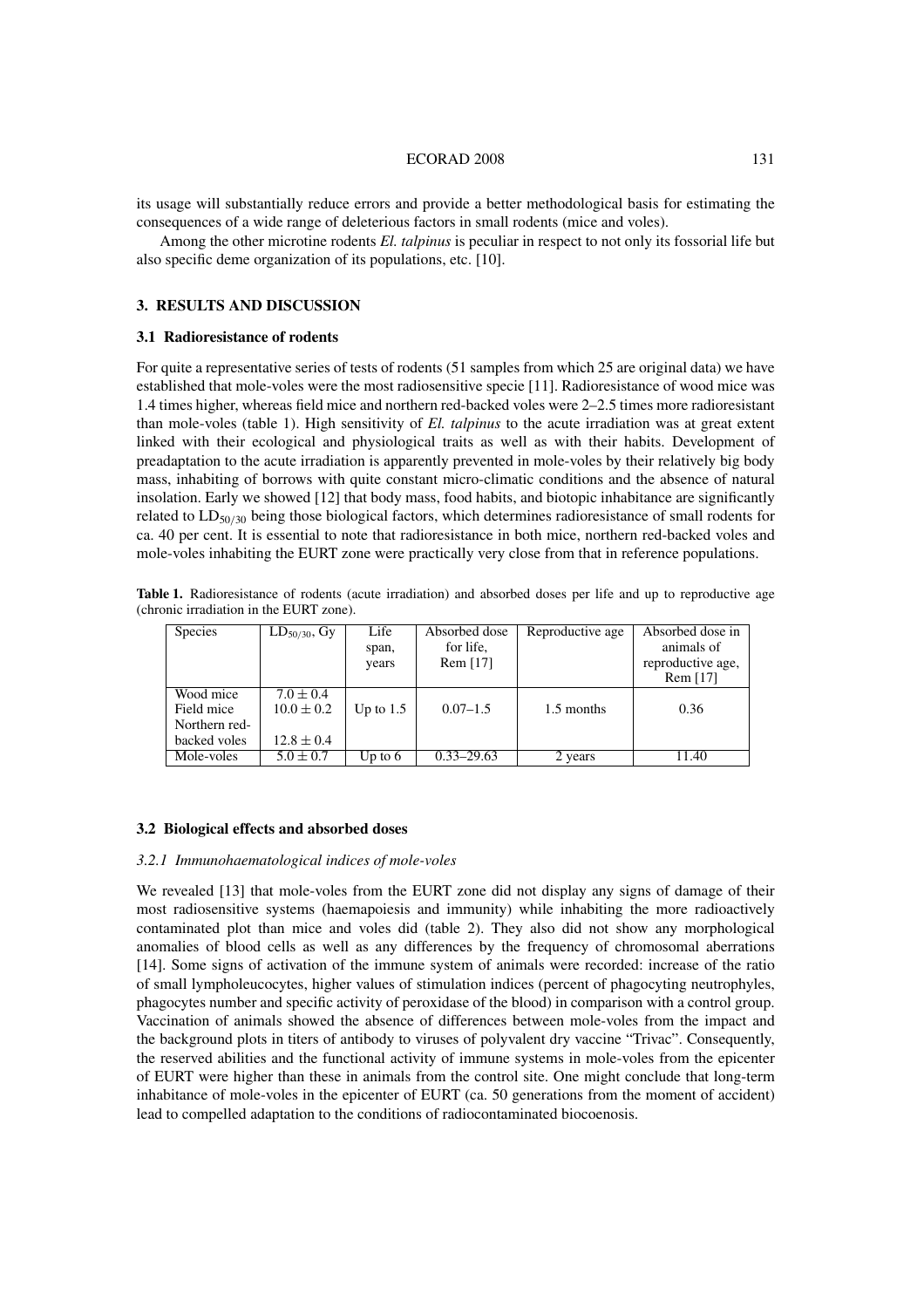#### 132 RADIOPROTECTION

**Table 2.** Different indices of rodents from the EURT zone and undisturbed territories (a comparison).

| <b>Species</b> | Frequency of | Haematological | Immunological |
|----------------|--------------|----------------|---------------|
|                | cells with   | indices        | indices       |
|                | micronuclei  |                |               |
| Wood mice      | $+^*$        | $+^*$          | $+^*$         |
| Field mice     | $+$ *        | $+$ *          | $+$ *         |
| Northern red-  | $+$ *        | $+^*$          | No data       |
| backed voles   |              |                |               |
| Mole-voles     |              |                |               |

Note:  $*$  significant differences,  $p < 0.05$ .

#### *3.2.2 Immunohaematological indices of mice and voles*

On the contrary, mice and northern red-backed voles from the EURT zone (more than 100 generations since 1957) displayed multiple alterations in the haemapoietic system, delays in the maturation of erythropoietic cells in the bone marrow, increase in the frequency of cells with micronuclei and the general lowering of the immune system functional activity (table 2) [13]. Besides, the ratio of small lympholeukocytes (the most active immunocompetent cells) in mice and voles was lowered, the number of structural anomalies of leukocytes increased, and some signs of violation of mitosis as well as some indications of haemopoietic process being more tensions were detected. Such structural violations of cells of the lymphopoietic group would inevitably change their functional activity and reserved possibilities. Lowering in the index of stimulation of phagocyte numbers as well as lowered relative activity of peroxidase might serve as an evidence of this. Significant increase in circulating of immune complexes was also revealed in mice. Besides, mice from the EURT zone displayed lesser antibody titer than animals from the control site.

## *3.2.3 Phenogenetic analysis*

The results of phenogenetic analysis of wood mice from the EURT area indicated an increase in the ratio and variability of minor morphogenetic aberrations and deformations in the skull texture as well as an increase in the level of fluctuating asymmetry and deviation from the control in the frequency of phenes of nonmetric skull parameters [15].

# *3.2.4 Concentration of* <sup>90</sup> *Sr and absorbed doses*

It is known that the most important role in the pathology of small mammals from the radiocontaminated territories originates from inherited effects. Individual parameters of  $\frac{90}{S}$ r concentration in the bone tissue of mole-voles varied up 225 to 1652 Bq/g; mean values of radionuclids' accumulation in northern red-backed voles and wood mice were  $288 \pm 99Bq/g$  and  $161 \pm 29Bq/g$ , correspondently [16]. The total absorbed dose in the sequence of rodent generations (mice and northern red-backed voles) in EURT zone ranges from 6.0 to 27.0 Gy [17]. Such a wide range is evidence for unceasing gene exchange that takes place due to constant fluxes of migrants from relatively cleans to contaminated areas and vice versa. Therefore, the opinion concerning isolation of radiogenic groups of mice and voles in the Eastern Urals radiocontaminated Reserve is erroneous. Our results are supported by data [18] about significantly lower activity concentrations of 137Cs and 134Cs in yellow-necked mice (*Apodemus flavicollus* Melchior, 1834) than bank voles (*Clethrionomys glareolus* Shreber, 1780) in Belarus after the Chernobyl Accident.

It was also established that in the EURT zone absorbed doses, which have been accumulated in molevoles in the course both the pre-reproductive period of life and for the whole life span were significantly higher (up to 30 times) than in mice (table 1). This apparently is connected with the differences in ages of reproduction and in the mean life span as well as with more resident way of living of mole-voles.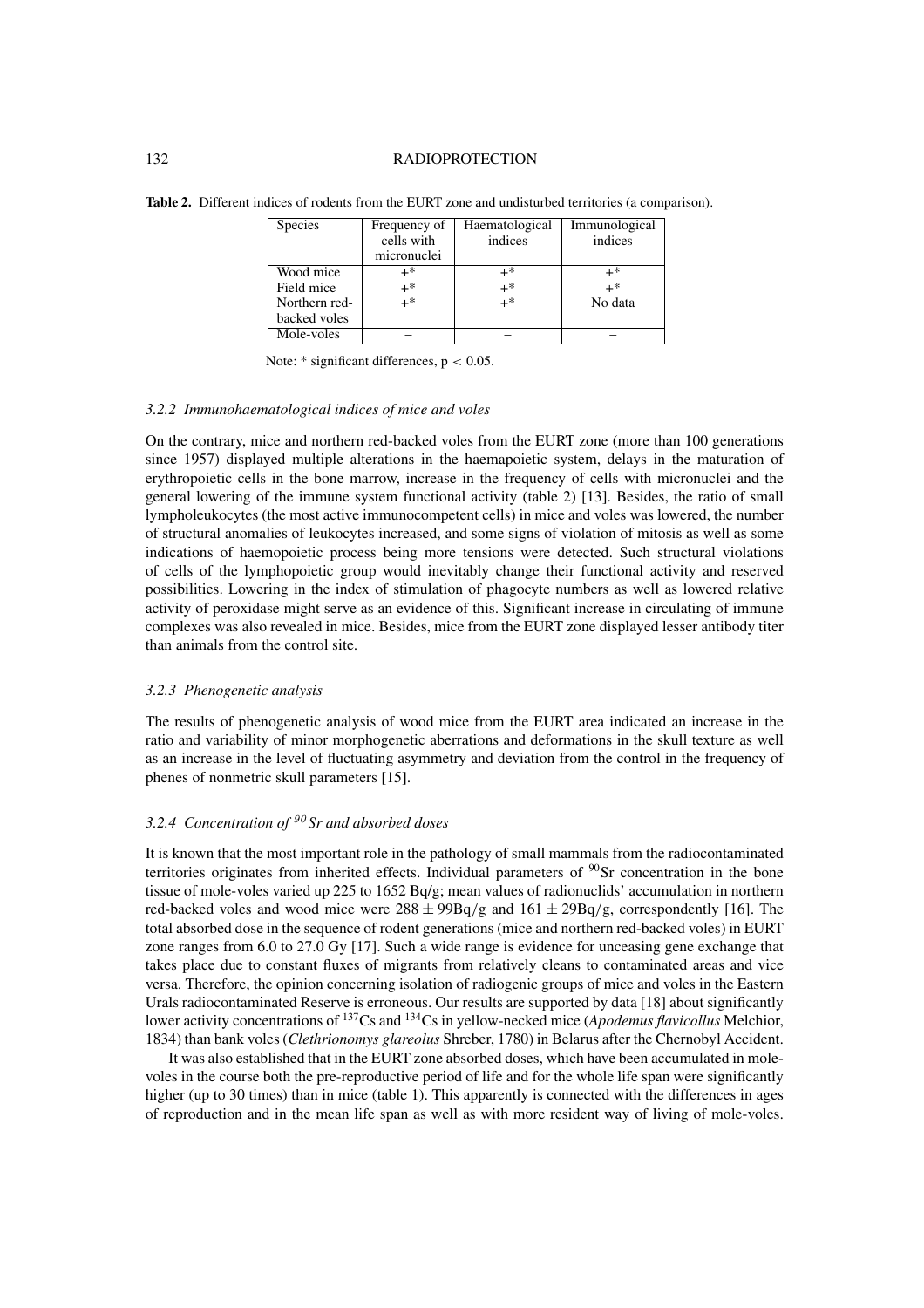#### ECORAD 2008 133

Besides, it might be caused also by that the isolated of mole-voles' population inhabited in the zone of higher level of <sup>90</sup>Sr contamination than mice and northern red-backed voles did.

#### *3.2.5 Configuration of the polluted area and ecological specialization of species*

Considering the possibilities of adaptation of small rodents to the technogenic environment, attention should first be paid to the configuration of polluted area and ecological specialization of species [19]. It is clear, that the necessary condition for the development of radioadaptation would be low migratory activity of the impact spatial group. It is known that mice are active all the year round doing seasonal interbiotopic migrations [20]; the mean length of their daily displacements is ca. 1.6 km under natural conditions. So, mice are able to pass through significant distances that are comparable with the crosssection size of contaminated zone. This lead to forming of a flowing population [19], i. e. a population with constantly changing set of individuals due to immigration from adjacent unpolluted territories and emigration from the contaminated zone. Such a feature is favored by the EURT zone configuration that looks like a prolonged and narrow territory having rapidly decreasing gradient of contamination. The maximum width of the trace with a <sup>90</sup>Sr soil contamination density of 1.0 Ci/km<sup>2</sup> is about 10 km [21]. Since the transverse size of the cloud was small, radioactive fallout concentrated along the axis of its movement. So, the widths of area within different <sup>90</sup>Sr contamination densities in the study region are as follows: 1000 Ci/km<sup>2</sup> – 800 m; 500 Ci/km<sup>2</sup> – 1400 m; 250 Ci/km<sup>2</sup> – 1590 m; and 50 Ci/km<sup>2</sup>–1800 m.

## **4. CONCLUSION**

To sum up our new data one can conclude that mice and northern red-backed voles slip off the prolonged influence of a damaging factor, this circumstance preventing the development of radioadaptation. On the other side, the mole-voles are subterranean borrowing-dwellers with a low ability for dispersal. Besides, territorial insulation of their population in the EURT zone for a half-century history of the Kyshtym Accident promoted the development of radioadaptation in this specie. There are at least three possible explanations for this: (i) protective action of melanin [22], so all mole-voles were black, while in other parts of its area these animals exhibits polymorphism for the coat color; (ii) a specific unusual metabolic and genomic characteristics of *El. talpinus*, which could be associated with increased ability to repair breaks of DNA, inducible by radiation; (iii) a resistance to mutagenic influence of irradiation could evolve as a result of adaptation produced by heritable factors, which may have arisen under mutagenic pressure [14]. Their spreading in the population might be accelerated by genetic drift, due to marginal position this settlement in the EURT zone.

Hence, for the first time some convincing evidence of genetic radioadaptation of animals inhabiting the radiocontaminated zone during a long period and in the course of changing generations was obtained at the example of mole-voles (radiosensitive specie). The leading role in the development of radioadaptation is played by ecophysiological traits as well as by the main habits of a species. Besides, the configuration of contaminated zone is maybe not less important ecological factor.

#### **Acknowledgments**

This work was partly supported by RFBR (project 07-04-96091).

## **References**

- [1] Cherezhanova L.V. and Alexakhin R.M., *Zhurn. Obsch. Biol.*, **XXXII**, 4 (1971) 494-500.
- [2] Shevchenko V.A. and Pomerantseva M.D., Genetic Consequences of Ionizing Radiation Action. (Nauka, Moscow, 1985).
- [3] Pozolotina V.N., Long Term Radiation Effects on Plants. (Nauka, Ekaterinburg, 2003).